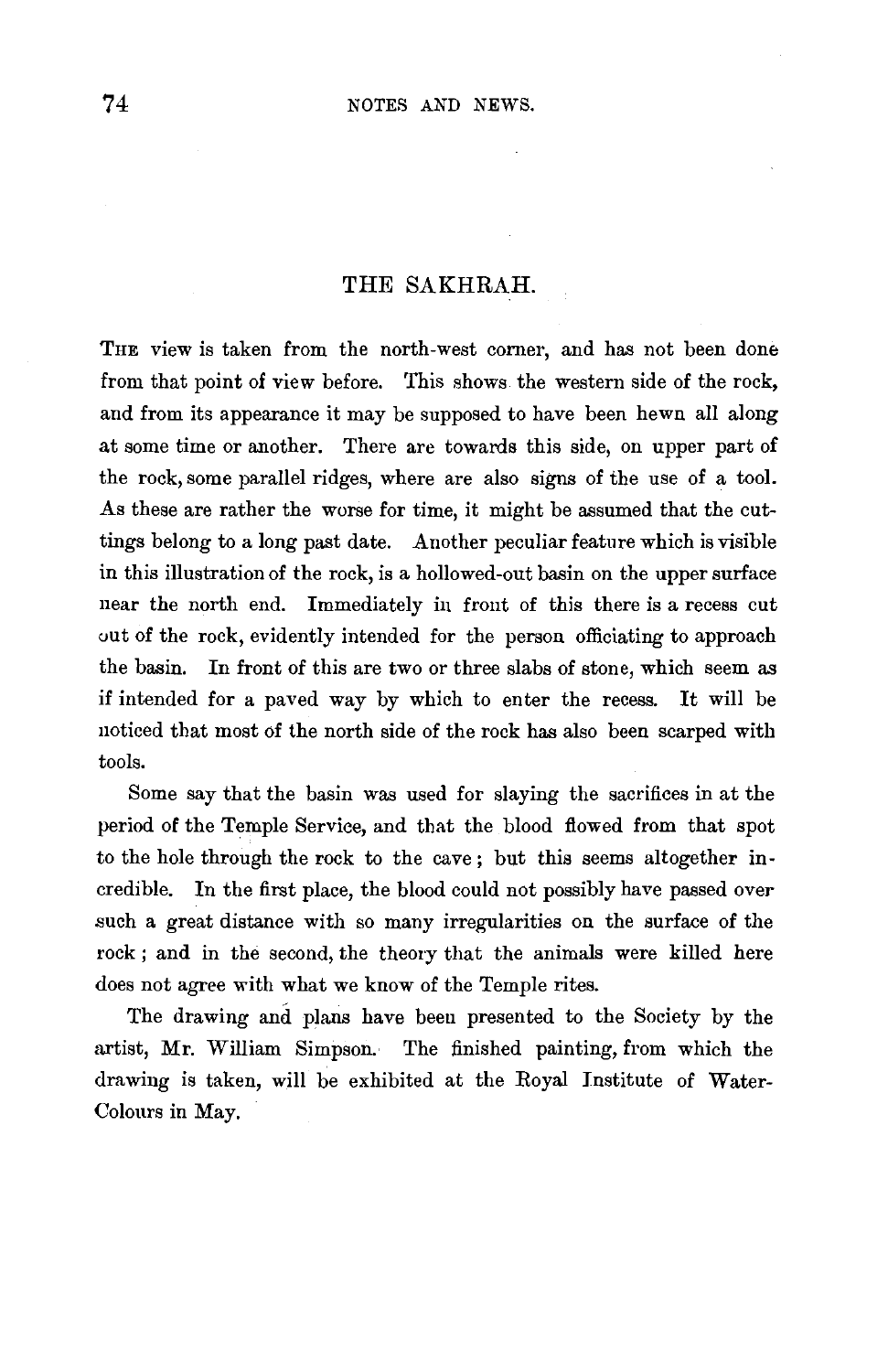

Vincent Brooks, Day & Son File

THE SAKHRAH, OR SUMMIT OF MOUNT MORIAH, JERUSALEM.